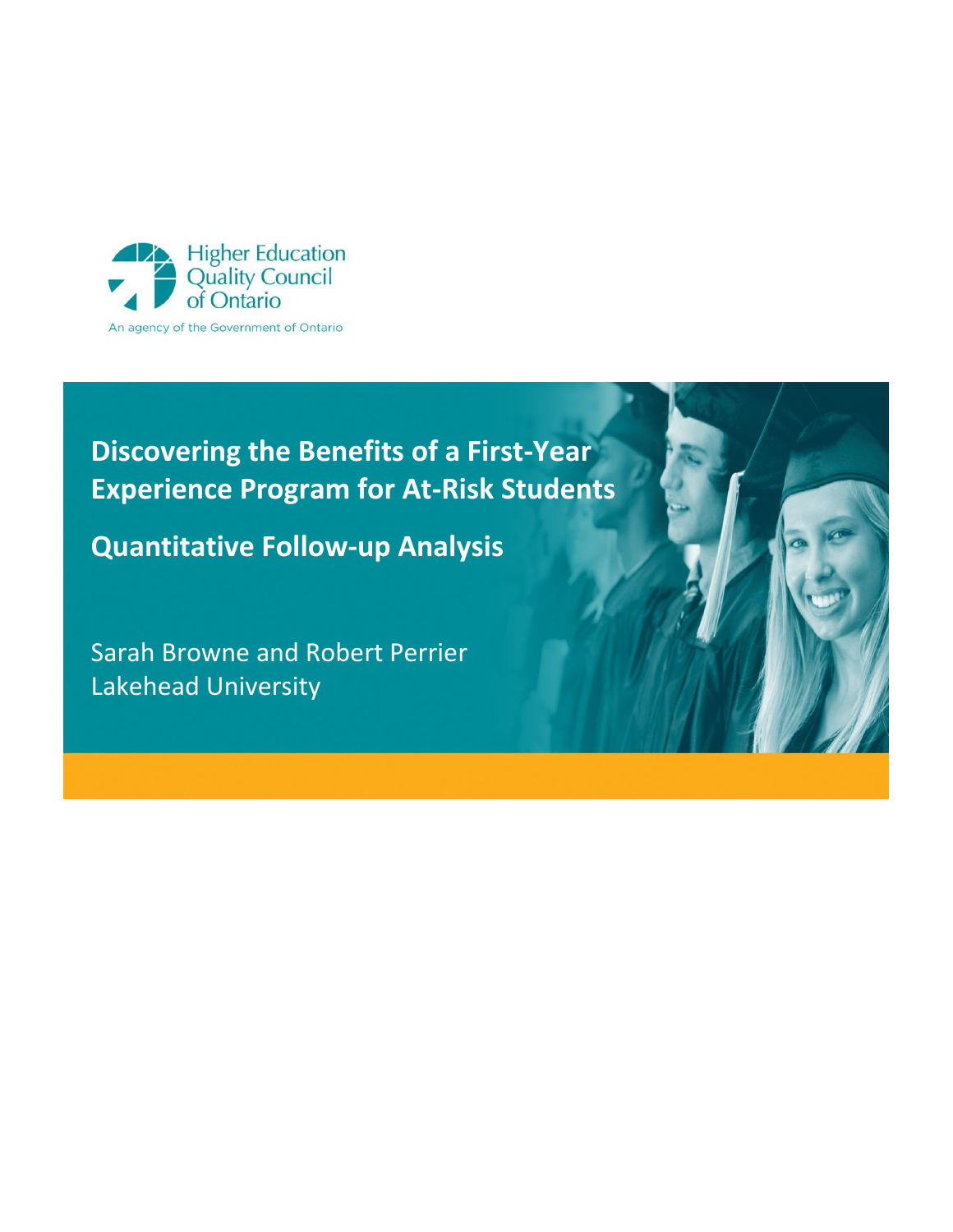## Published by

# **The Higher Education Quality Council of Ontario**

1 Yonge Street, Suite 2402 Toronto, ON Canada, M5E 1E5

| Phone:     | (416) 212-3893 |
|------------|----------------|
| Fax:       | (416) 212-3899 |
| Web:       | www.hegco.ca   |
| $E$ -mail: | info@heqco.ca  |

### **Cite this publication in the following format:**

Browne, S., & Perrier, R. (2015). *Discovering the Benefits of a First-Year Experience Program for At-Risk Students – Quantitative Follow-up Analysis.* Toronto: Higher Education Quality Council of Ontario.



The opinions expressed in this research document are those of the authors and do not necessarily represent the views or official policies of the Higher Education Quality Council of Ontario or other agencies or organizations that may have provided support, financial or otherwise, for this project. © Queens Printer for Ontario, 2015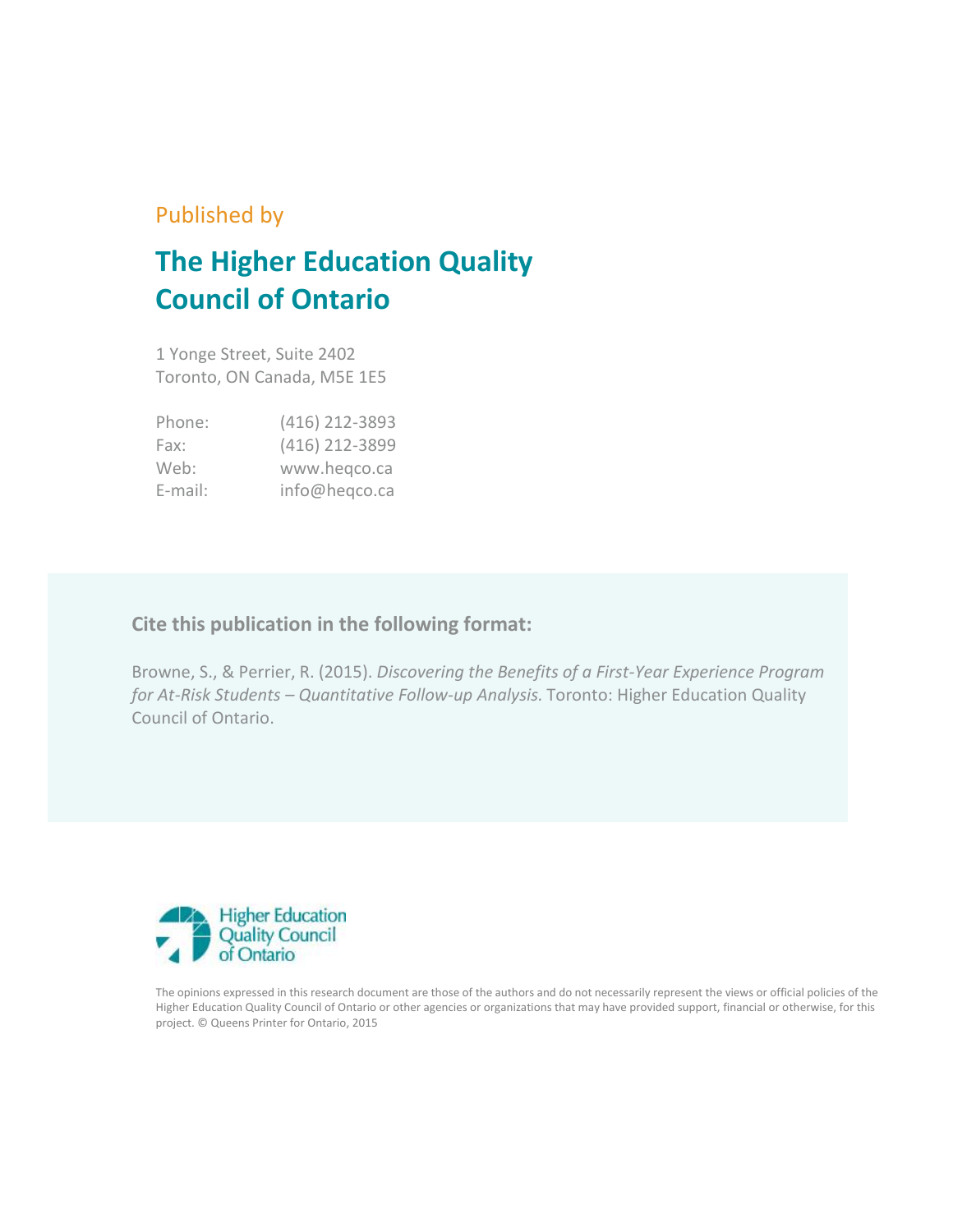## **Acknowledgements**

The authors would like to acknowledge and thank Heather Doyle for her continued support on this project. Her research and insights into student support helped to shape the development of the Gateway program, and it continues to thrive from that solid foundation.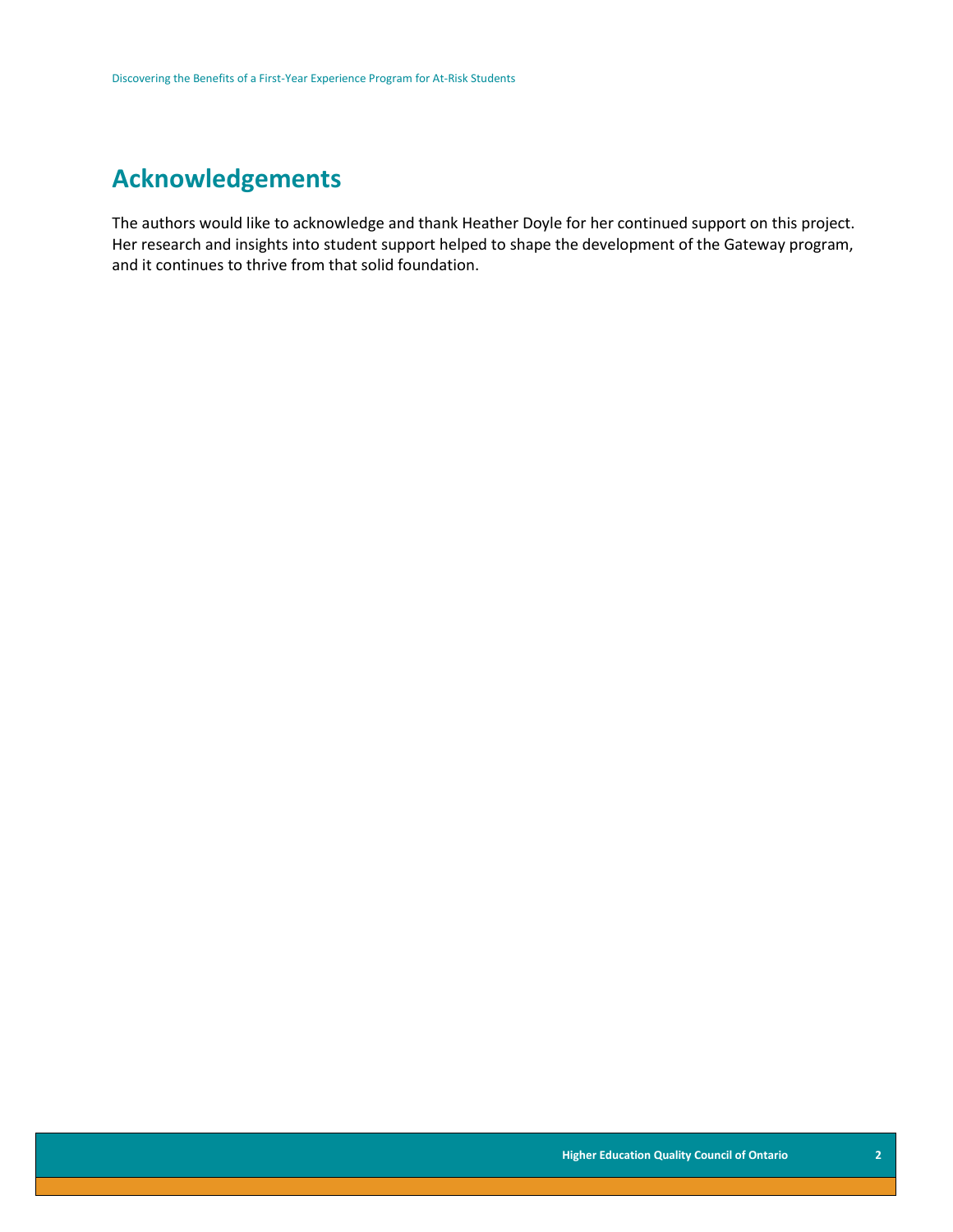## **Table of Contents**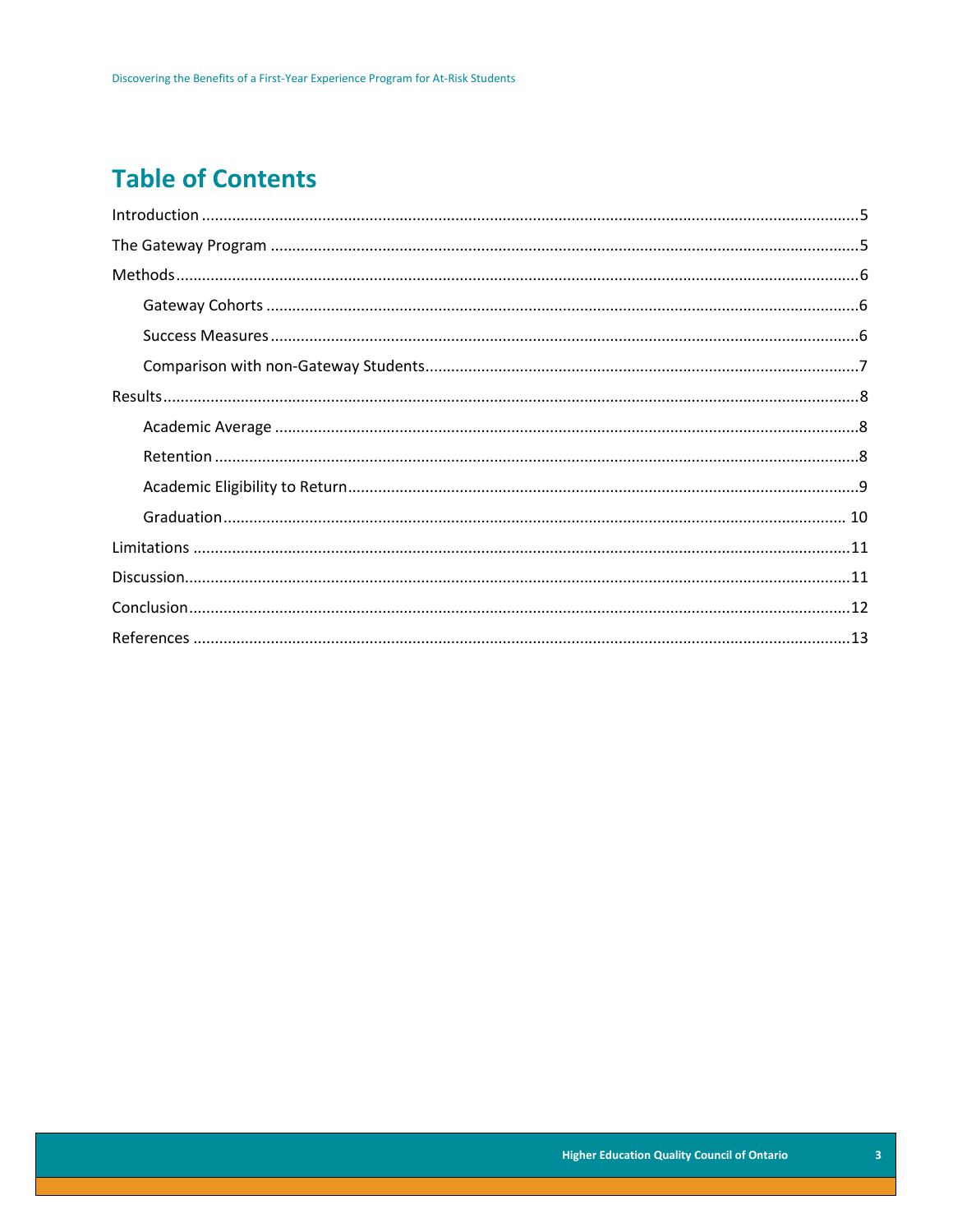## **List of Tables**

| Table 1: Mean and Median Year One Grade Point Averages of the Gateway and Comparison Cohorts8                                  |  |
|--------------------------------------------------------------------------------------------------------------------------------|--|
|                                                                                                                                |  |
| Table 3: Proportion of each of the Gateway and Comparison Cohorts that were Academically Eligible  10<br>to Return to Lakehead |  |
|                                                                                                                                |  |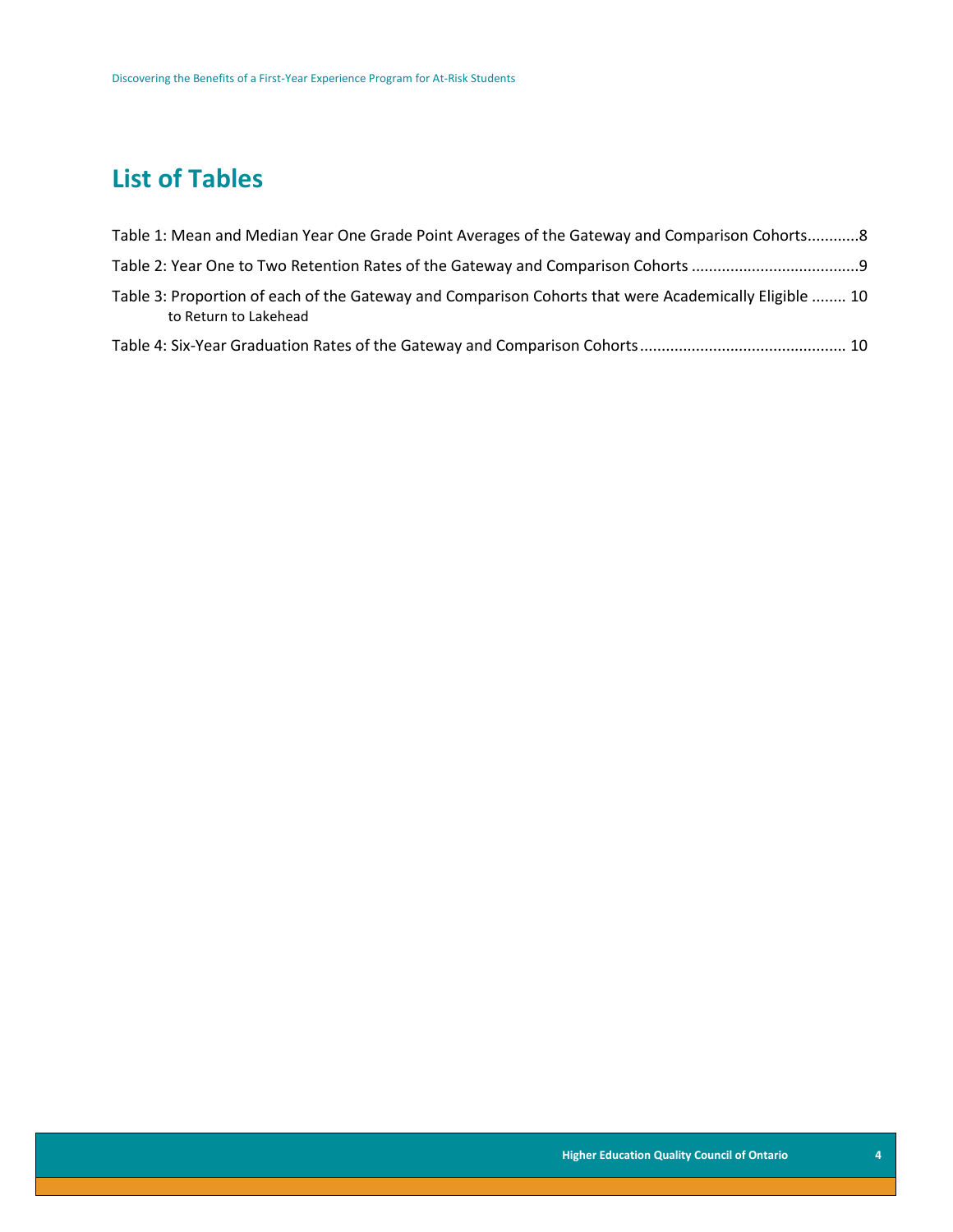## <span id="page-5-0"></span>**Introduction**

In 2008-09, Lakehead University undertook a study to examine the effectiveness of its Gateway program, an academic intervention program offered to a select population of incoming students. The Gateway program at Lakehead is designed for students who exhibit academic potential but who do not meet the traditional entrance requirements of the university at the time of application. The program not only provides access to a university education but also provides support for success. The intentional and holistic programming provided to students admitted through the Gateway program includes special academic support programming and mandatory academic advising.

Qualitative analysis conducted in 2008-09 indicated that students found the Gateway program to be helpful in their transition to university. The study revealed that almost all participants felt that at least one component of the Gateway program had contributed to their overall success as a student (Browne & Doyle, 2010).<sup>1</sup> All participants identified the ongoing individual advising sessions as being the most helpful component of the Gateway program. As a follow-up to the study conducted in 2008-09, a quantitative analysis of the success of students admitted to Lakehead University through the Gateway program is conducted five to seven years after entry. The performance of three cohorts of Gateway students – those admitted in 2007, 2008 and 2009 – are analyzed on four success measures: academic average, retention rate from year one to year two, academic eligibility to return, and graduation rate.

## <span id="page-5-1"></span>**The Gateway Program**

 $\overline{a}$ 

Lakehead University is a comprehensive university, which offers its 8,600 students a range of undergraduate and graduate programming across ten faculties. The main campus is located in Thunder Bay, Ontario, while the Orillia campus brings the Lakehead University experience to Central Ontario. As a comprehensive university, Lakehead is committed to excellence in teaching and learning. This commitment extends to providing access to a university education to non-traditional students through a series of programs and initiatives.

Lakehead University's Gateway program is one initiative designed to encourage the enrolment of nontraditional<sup>2</sup> students and students who do not meet the university's traditional entrance requirements but who exhibit academic potential. The Gateway program helps promote success, retention and graduation so that these students may have access to the opportunities and benefits associated with a university education. The program is modelled after first-year experience programs in the United States and is based

 $1$ The first report on the Gateway program, written by Browne & Doyle, was published by HEQCO in 2010 and can be found at http://www.heqco.ca/SiteCollectionDocuments/Lakehead%20ENG.pdf

<sup>&</sup>lt;sup>2</sup> For the purposes of this report, non-traditional students include first-generation students, Aboriginals, visible minorities, mature students and students with disabilities. For the purposes of its Multi-Year Accountability Agreements, the Ontario Ministry of Training, Colleges and Universities has focused on Aboriginals, first-generation students and students with disabilities in their definition of non-traditional students.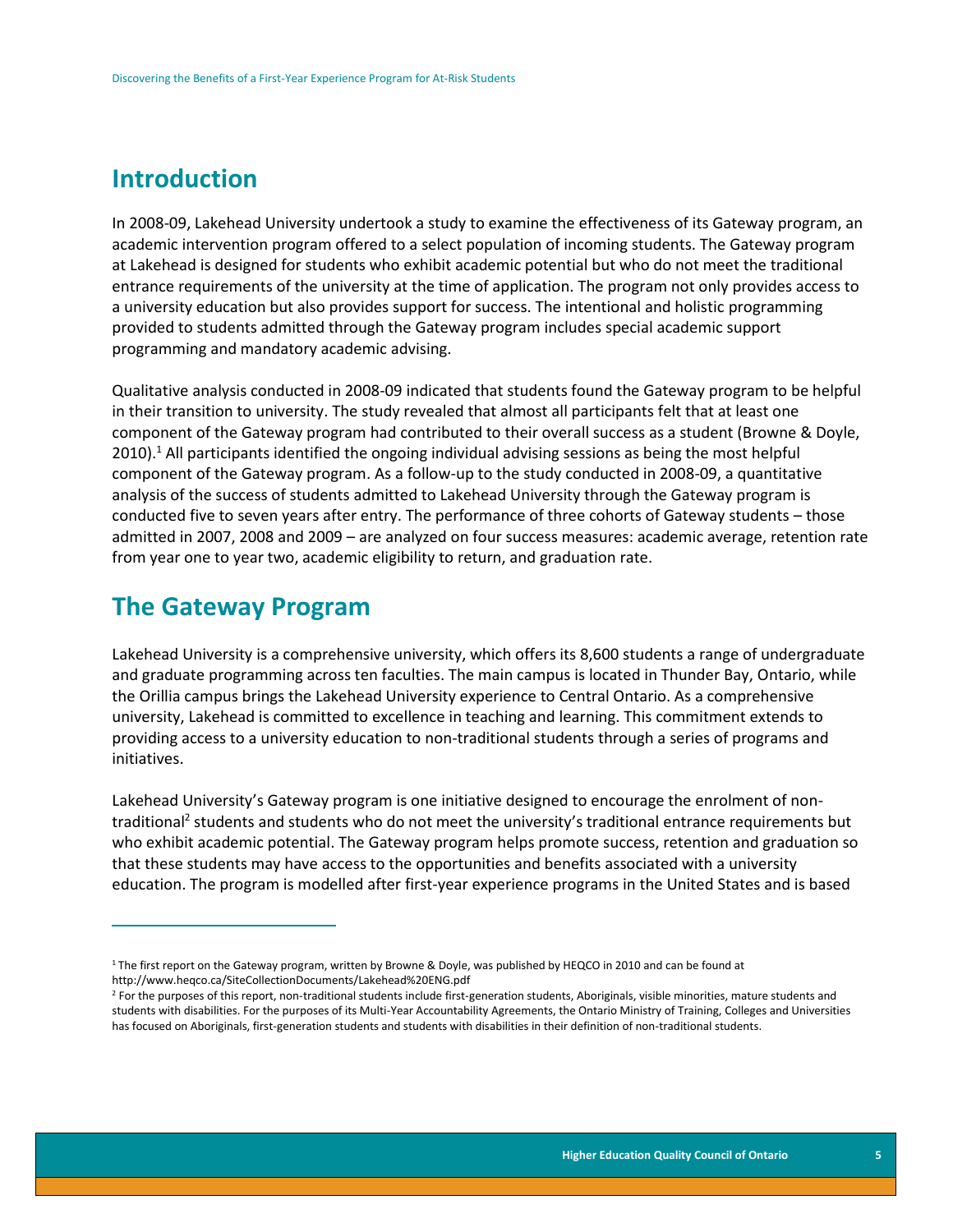on the theory that high school marks are not necessarily indicative of a student's ability to be successful in postsecondary studies. Admission criteria for Gateway students evolved over the study years (i.e., 2007- 2009) and may have, depending on the year, included a review of applicants' marks, a review of a supplementary application form wherein applicants described why they wanted to attend Lakehead University and how they planned to be successful, and a review of a reference provided by a person who could speak to the applicant's ability to perform at the university level.

The content and structure of the Gateway program was developed using best practices from student retention research. As outlined in the offer of admission, during their first year, students take part in mandatory monthly academic advising sessions, during which they work on transition issues and goal setting. Gateway advisors stay in regular contact with students and act as referral sources, helping connect students to resources like the Student Success Centre and Student Health and Counselling. In the early years of the Gateway program, students were required, in their first year, to successfully complete a special student success course designed specifically for Gateway students. For the 2007 cohort, this course was a graded half-credit seminar course that focused on enhancing critical thinking, writing, research and comprehension skills. For the 2008 cohort, the student success course was modified to provide practical support to students, including study skills, time management, test preparation and personal health and wellness. The course was changed from a half-credit course to a full-year, non-credit course with a pass-fail structure. Attendance was mandatory, forming a major part of the evaluation. In 2009, the course was removed in favour of the completion of five student success seminars.

## <span id="page-6-0"></span>**Methods**

#### <span id="page-6-1"></span>**Gateway Cohorts**

The Gateway cohorts are defined as students admitted to Lakehead through the Gateway program and who remained enrolled at the university for at least eight weeks (until the November 1 official count date). The eight-week enrolment threshold was chosen to ensure that all students tracked by this study had received sufficient exposure to the Gateway program as an intervention. Cohorts were determined using Lakehead University's student information system by identifying students with a Gateway applicant code and crossreferencing Lakehead's official fall enrolment files to ensure that each individual was registered for a minimum of eight weeks. Gateway cohorts ranged in size from 71 students in 2007 to 30 students in 2008.

#### <span id="page-6-2"></span>**Success Measures**

Four quantitative measures were used to gauge students' success: academic average in year one, retention to year two, academic eligibility to return, and graduation rate. Each of these measures reflects a slightly different aspect of success.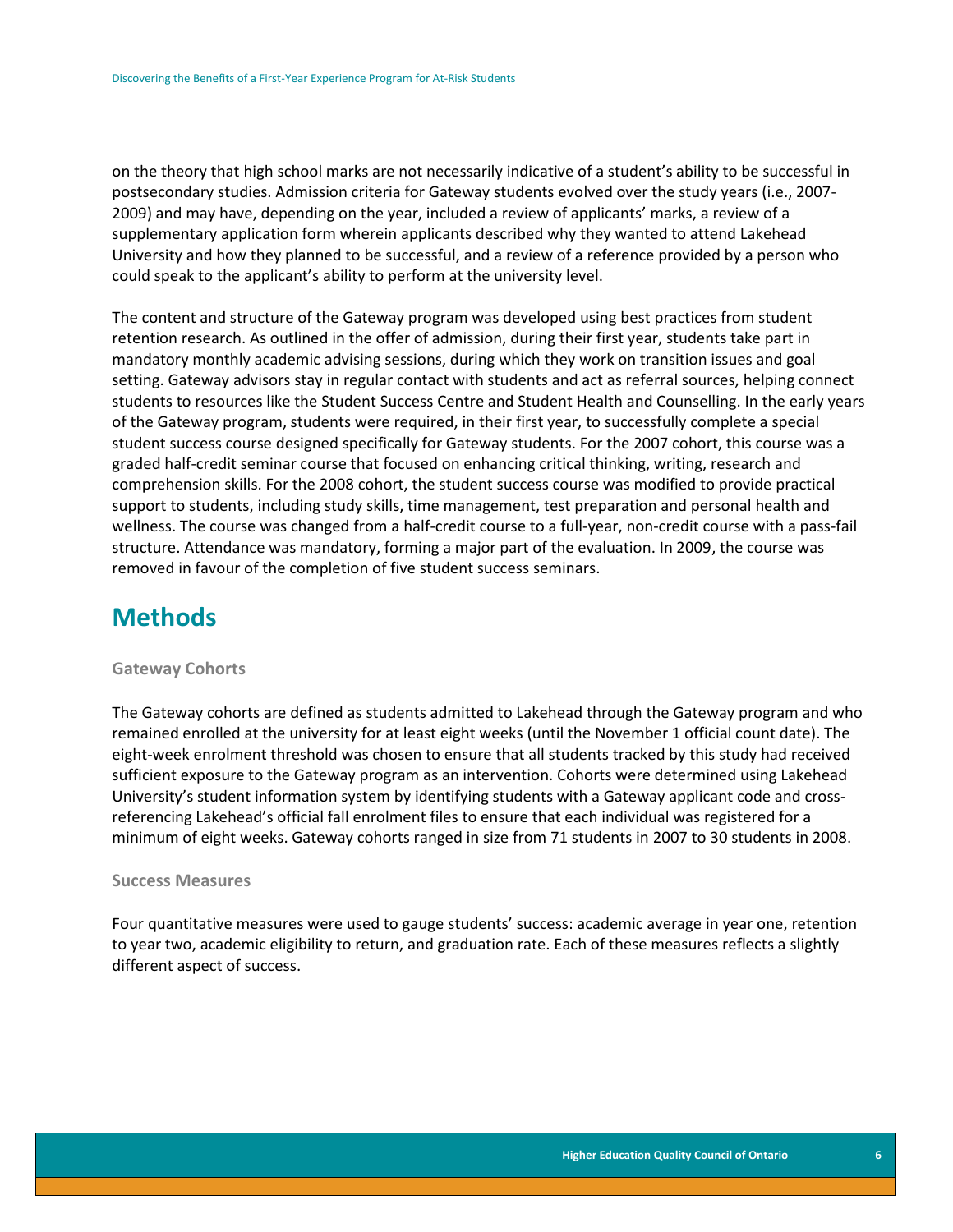- 1. Academic grade point average (GPA) in year one provides a measure of the level of academic success or difficulty students experience while enrolled in the Gateway program. The literature shows that first-year GPA is correlated with degree completion (e.g., Chen, 2005). The mean cohort GPA is reported, as is the median.
- 2. Retention rates are a common measure of success in postsecondary education. Retention to year two is measured as the proportion of individuals in each cohort who return to Lakehead University the following fall, whether full-time or part-time. Retention is a function of a student being academically eligible to return to studies, as well as whether the student chooses to return. Retention to year two is an important measure as retention rates are typically lower between years one and two than between any two other years (Grayson & Grayson, 2003; Tinto, 1993).
- 3. Academic eligibility to return after first year is used as a third measure of success. By isolating the academic eligibility function of retention we remove some of the external factors affecting the retention rate. Research shows that non-traditional students are more likely to face external barriers to continuation in postsecondary education such as family and financial circumstances (e.g., Engle & Tinto, 2008). Browne and Doyle (2010) found that family and employment are common barriers to academic endeavours for Gateway students.
- 4. Finally, graduation rates of those who were admitted via the Gateway program are also examined, as graduation and the completion of a credential are considered the ultimate measure of success in postsecondary education. In Ontario, the graduation rate is tracked as one of the government's required Key Performance Indicators (Ministry of Training Colleges and Universities, 2015). Sufficient time has passed to calculate the six-year graduation rate for only the 2007 and 2008 Gateway cohorts.

#### <span id="page-7-0"></span>**Comparison with non-Gateway Students**

 $\overline{a}$ 

For comparative analysis, students admitted into each of the Gateway cohorts were compared with a control group of students who were not admitted through the Gateway program. Forty students were selected for each comparison cohort using random, stratified sampling to ensure similar proportions of mature students<sup>3</sup>, male students<sup>4</sup> and part-time students in order to control for any effects these factors may have.

<sup>&</sup>lt;sup>3</sup> Mature students were defined as those over the age of 20 on September 1 of the year in question.

<sup>4</sup> In the 2007-2009 cohort years, the Gateway population had a larger proportion of males than did the overall undergraduate student population. Lakehead has typically seen a difference in retention rates between males and females. For the 2007-2009 academic years, the retention of firsttime, full-time freshman males at Lakehead University exceeded that of first-time, full-time freshman females.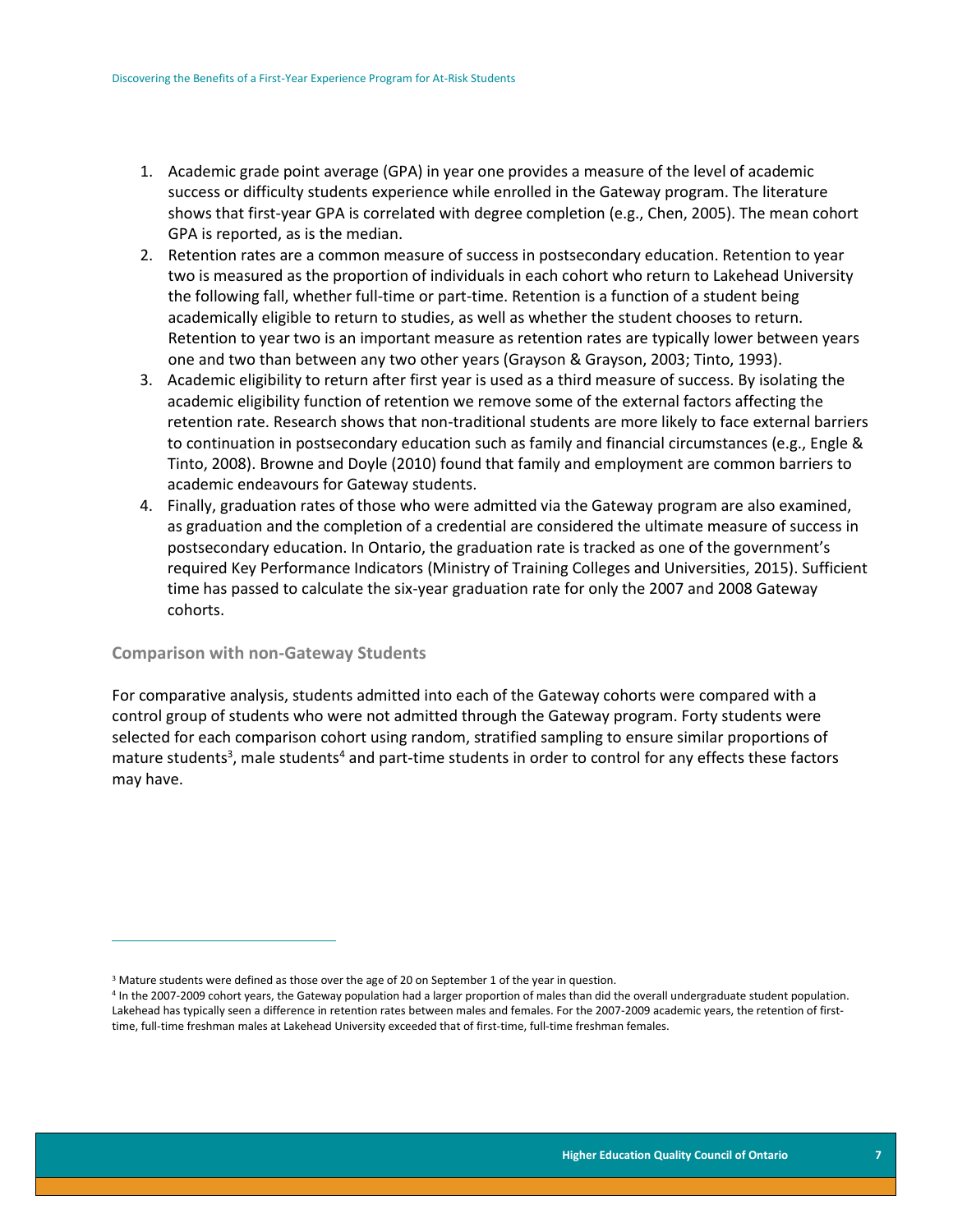## <span id="page-8-0"></span>**Results**

#### <span id="page-8-1"></span>**Academic Average**

After their first year at Lakehead, the mean year one grade point average (GPA) for each of the Gateway cohorts ranged from 56% to 59%, or a D (see Table 1).<sup>5</sup> The median year one GPA in each of these three cohorts was also D, with the exception of the 2007 cohort where the median year one cohort GPA was 63% or a C. In many faculties at Lakehead University, a grade point average of D is sufficient to proceed to the next level of a program provided an average of C is obtained in courses in the student's major.

Compared to the comparison cohorts, the Gateway cohorts had slightly lower mean and median cohort GPAs, ranging from 1% to 3% lower. Note that in 2007-08 the mandatory Gateway student success course was a graded course and that the content and difficulty of this course may have had an impact on the students' averages. 2007-08 was the only year the Gateway course was graded; in 2008-09 the course was pass/fail and therefore did not affect grade point average, while in 2009-10 the Gateway students did not have to attend a scheduled course but instead were required to complete a series of five student success modules (for no academic credit).

| <b>Cohort</b> | <b>Gateway GPA</b> |      | <b>Comparison GPA</b> |             |      |        |
|---------------|--------------------|------|-----------------------|-------------|------|--------|
|               | Sample<br>size     | Mean | Median                | Sample size | Mean | Median |
| 2007          | $N=71$             | 59%  | 63%                   | $N=40$      | 62%  | 64%    |
| 2008          | $N=30$             | 58%  | 59%                   | $N = 40$    | 60%  | 61%    |
| 2009          | $N = 38$           | 56%  | 58%                   | $N = 40$    | 58%  | 60%    |

#### <span id="page-8-3"></span>**Table 1: Mean and Median Year One Grade Point Averages (GPA) of the Gateway and Comparison Cohorts**

#### <span id="page-8-2"></span>**Retention**

 $\overline{a}$ 

Retention of students in the three Gateway cohorts ranges from a high of 80% for the 2008 cohort to a low of 68% for the 2009 cohort (Table 2). In two of the three years studied, the Gateway cohorts averaged a lower retention rate than their comparison cohorts. In 2007 the retention rate of the Gateway cohort into year two was 12% lower than the comparison cohort, while in 2009 it was 20% lower. In 2008 the retention rate of the Gateway cohort into year two was slightly higher than the comparison cohort at 80% versus 78%.

<sup>5</sup> At Lakehead University 50%-59% equals a D and 60-69% equals a C.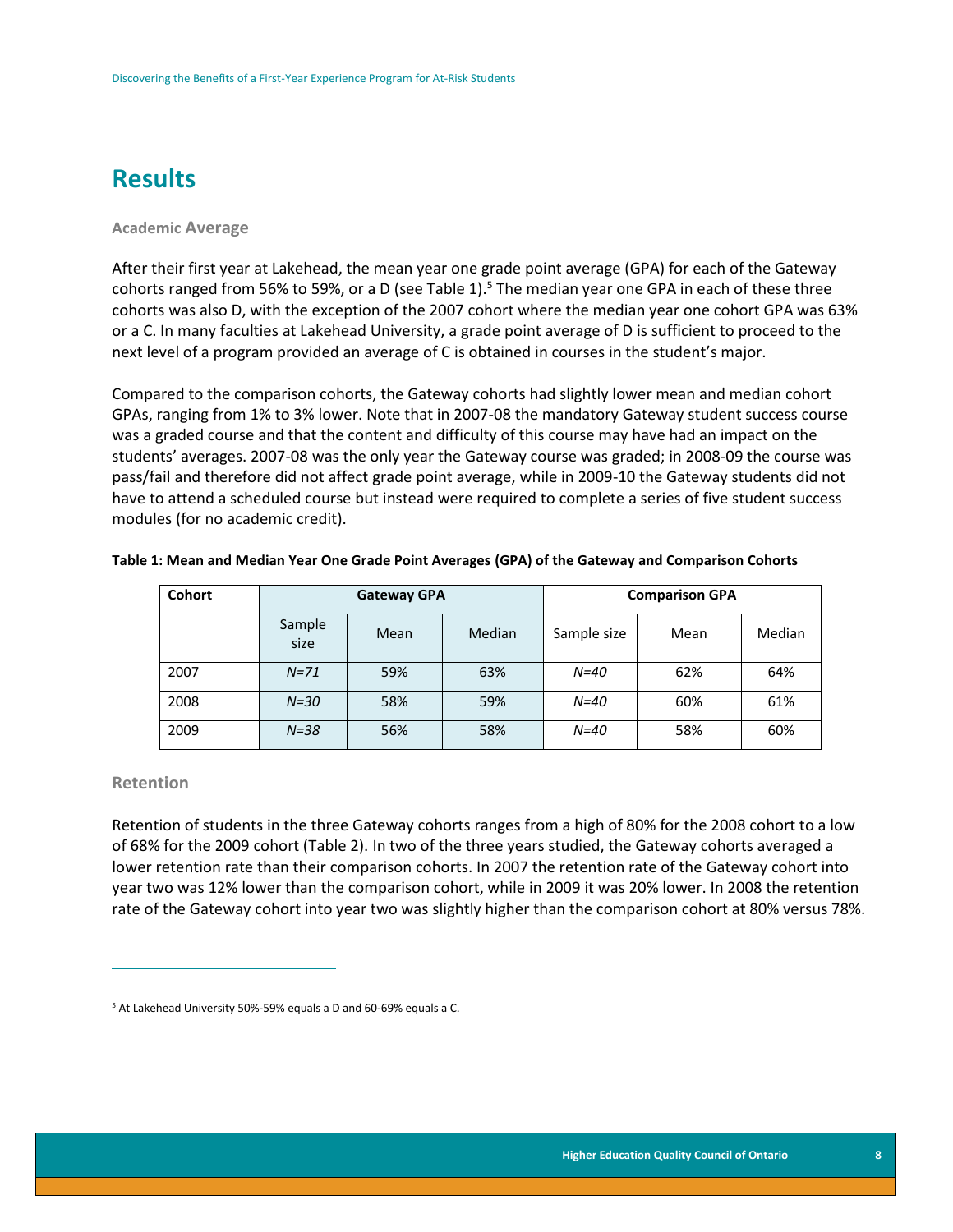| Cohort | Gateway     |                       | Comparison  |                       |  |
|--------|-------------|-----------------------|-------------|-----------------------|--|
|        | Sample size | <b>Retention Rate</b> | Sample size | <b>Retention Rate</b> |  |
| 2007   | $N = 71$    | 73%                   | $N=40$      | 85%                   |  |
| 2008   | $N = 30$    | 80%                   | $N=40$      | 78%                   |  |
| 2009   | $N = 38$    | 68%                   | $N=40$      | 88%                   |  |

#### <span id="page-9-1"></span>**Table 2: Year One to Two Retention Rates of the Gateway and Comparison Cohorts**

The retention rate measure seems to reflect a lower success rate for Gateway students than for their comparison cohort counterparts. However, using retention rates to compare the success of the Gateway cohorts and the Comparison cohorts may not be as fair a comparison as originally thought. First off, students admitted through the Gateway program may be negatively influenced by external factors such as personal issues, family issues, disabilities and/or dependencies that can play a role in whether the student chooses to return to studies in year two (see Browne & Doyle, 2010). Many Gateway students are classified as at-risk students who, without the Gateway program, would not have been eligible to engage in university studies. The fact that these students are continuing on for a second year of their academic program at rates upwards of 80% suggests that the Gateway program has helped them overcome some of the challenging factors they may have faced.

Secondly, students who are regularly admitted to Lakehead University and who fail to meet the required GPA for year-to-year continuation in their first year are usually allowed to continue in their program under a 'probation' status. However, students admitted through Gateway are already considered to be on 'probation' during their Gateway year, meaning that they are not eligible to continue in their university studies if they fail to meet the year-to-year continuation GPA. This is a key difference between the students in the comparison cohorts, who would have the option to return the following year on probation, and the Gateway students, who did not have that option. This difference will negatively skew the retention rates of Gateway students. Working with their advisors, Gateway students not meeting continuation requirements received additional coaching around exploring their aspirations, including whether other educational pathways would be more appropriate for achieving success.

#### <span id="page-9-0"></span>**Academic Eligibility to Return**

Academic eligibility to return is the first component of retention. Isolating academic eligibility removes some of the external confounding factors that affect the retention rate. Since Gateway students tend to be disproportionately influenced by external factors, examining eligibility helps assess whether the Gateway program is helping students to succeed even if they may not be able to or choose not to continue their studies because of external factors.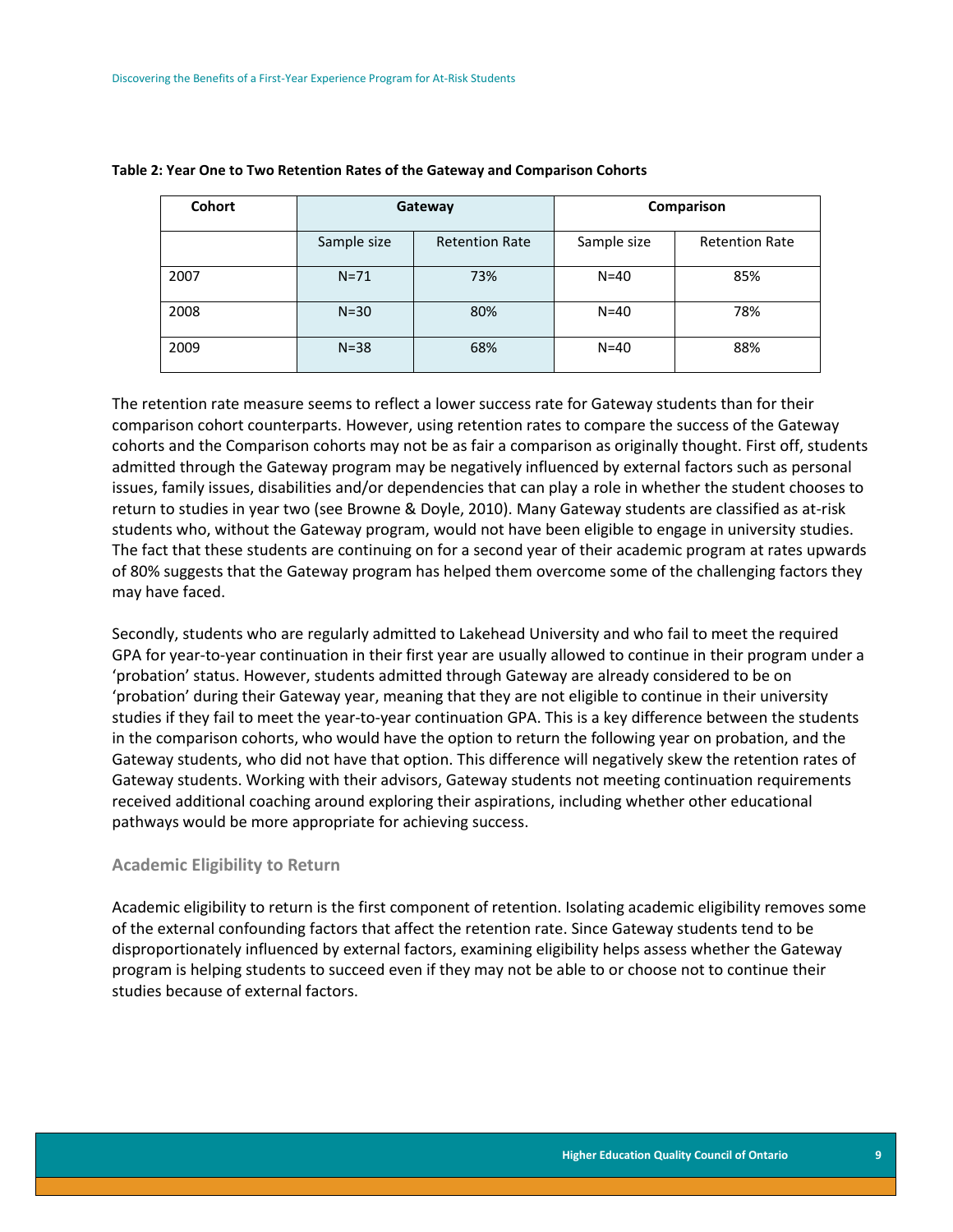A higher proportion of Gateway students are academically eligible to return for a second year (Table 3) than those who actually do choose to return to studies (retention rate). The proportion of Gateway students eligible to return for a second year ranged from 82% in 2009 to 93% in 2008 (see Table 3). Eligibility to return was lower than for the comparison cohorts, a fact that may be partially explained by the possibility for comparison cohort students to continue on probation status as explained above. For this reason, eligibility to return may not be a fair indicator to use for this comparison. Insufficient data exist to further explore this indicator by trying to control for these different standards and more research is required. Taking the different standards into account when considering the difference in retention rates and academic eligibility to return rates between the Gateway and comparison cohorts, we could conclude that Gateway students performed quite well and that the variances between the two groups are explainable.

#### <span id="page-10-1"></span>**Table 3: Proportion of each of the Gateway and Comparison Cohorts that were Academically Eligible to Return to Lakehead**

| <b>Eligible to Return in Second Year</b> | Gateway     |          | <b>Comparison Cohort</b> |          |
|------------------------------------------|-------------|----------|--------------------------|----------|
| <b>Cohort Year</b>                       | Sample size | Eligible | Sample size              | Eligible |
| 2007                                     | $N = 71$    | 85%      | $N=40$                   | 93%      |
| 2008                                     | $N=30$      | 93%      | $N=40$                   | 93%      |
| 2009                                     | $N = 38$    | 82%      | $N=40$                   | 90%      |

#### <span id="page-10-0"></span>**Graduation**

Fifty-one per cent of individuals enrolled in the 2007 Gateway cohort and 43% of individuals enrolled in the 2008 Gateway cohort had received a degree within six years of enrolment (Table 4). These numbers are similar to the 48% of the 2007 comparison cohort and 50% of the 2008 comparison cohort who had also received a degree within six years. While not enough time has passed to calculate the six-year graduation rate for the 2009 cohorts, based on the five-year graduation rate the 2009 Gateway cohort is achieving a higher success rate (as measured by graduation) than its comparison cohort.

#### <span id="page-10-2"></span>**Table 4: Six-Year Graduation Rates of the Gateway and Comparison Cohorts**

| Six-year<br><b>Graduation Rate</b> | Gateway     |                        | <b>Comparison Cohort</b> |                        |
|------------------------------------|-------------|------------------------|--------------------------|------------------------|
| Cohort                             | Sample size | <b>Graduation Rate</b> | Sample size              | <b>Graduation Rate</b> |
| 2007                               | $N = 71$    | 51%                    | $N = 40$                 | 48%                    |
| 2008                               | $N = 30$    | 43%                    | $N = 40$                 | 50%                    |
| 2009                               | $N = 38$    | 5 year = $45%$         | $N = 40$                 | 5 year = $40%$         |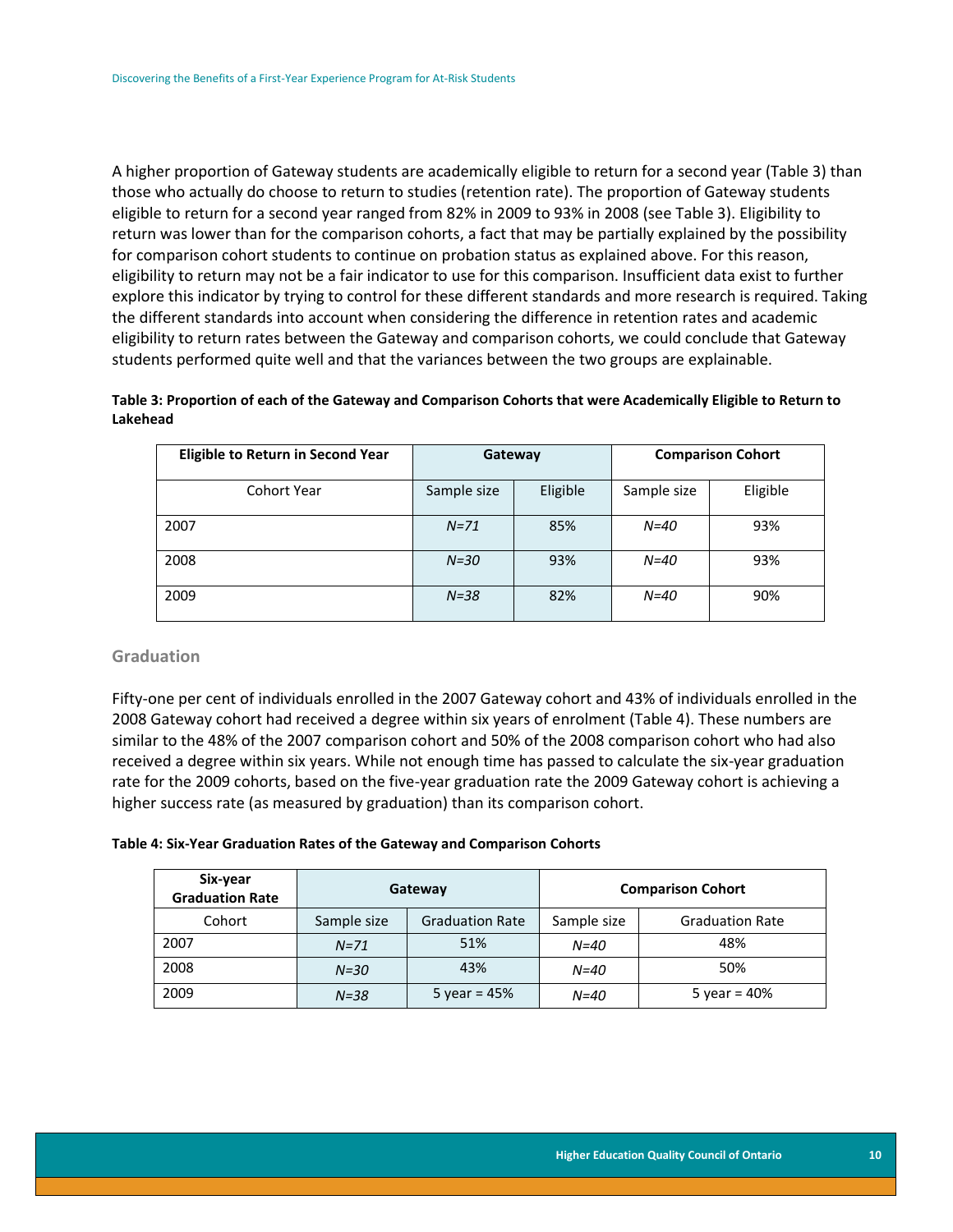Despite the three early indicators (year one GPA, retention to year two and academic eligibility to return) showing lower success, the Gateway cohorts examined here did appear to reach graduation rates at similar levels as their comparison cohorts. Although not explicitly part of this study, year-to-year retention rates after year two were explored. Year-to-year retention after year two appears to be higher for Gateway cohorts than for comparison cohorts, allowing the Gateway cohorts to reach a six-year graduation rate similar to those of the comparison cohorts.

This evidence suggests that the added supports and academic skills students developed through the Gateway program may have better equipped these 'at-risk' students to reach graduation at a rate similar to or even higher than the comparison group.

### <span id="page-11-0"></span>**Limitations**

Caution must be used when drawing generalized conclusions from these data since the sizes of both the comparison and Gateway cohorts are small. Gateway cohorts range in size from 71 students in 2007 to 30 students in 2008; comparison cohorts contain 40 students each year. In addition, despite attempts to control for external variables, a difference exists between the Gateway and comparison cohorts in terms of admission GPA. By definition, the Gateway cohorts exhibited a slightly lower admission GPA (65%-66.9%) than the comparison cohorts (67%-69.9%). This is an important factor to consider as research shows a link between admission requirements, high school averages and success rates (e.g., Finnie & Qiu, 2008). Furthermore, researchers were not able to control for range of program mix between the Gateway and comparison cohorts, nor were they able to control for disability status.

Despite the range of indicators presented here, it should be noted that all are geared toward a narrow definition of success: completion of a postsecondary credential. In the initial study of the Gateway program, several students indicated that their Gateway year was a success for non-academic reasons, such as helping them gain personal insight (Browne & Doyle, 2010). Alternate definitions of success such as this must not be discounted in the overall evaluation of the Gateway project.

## <span id="page-11-1"></span>**Discussion**

Lakehead University's Gateway program remains a flagship access program that provides students with the opportunity to engage in university studies and to achieve their educational aspirations.

The Gateway program has evolved since this project was initiated due in part to the findings of the qualitative study (Browne & Doyle, 2010). There is no longer a mandatory Gateway course as was the case in 2007-08 and 2008-09, since the qualitative analysis indicated that students did not perceive the course to be particularly helpful. Instead, students who are now admitted to Lakehead University via the Gateway program are required to attend a series of Skills for Success seminars and must meet with a student success advisor on a regular basis for ongoing support and coaching.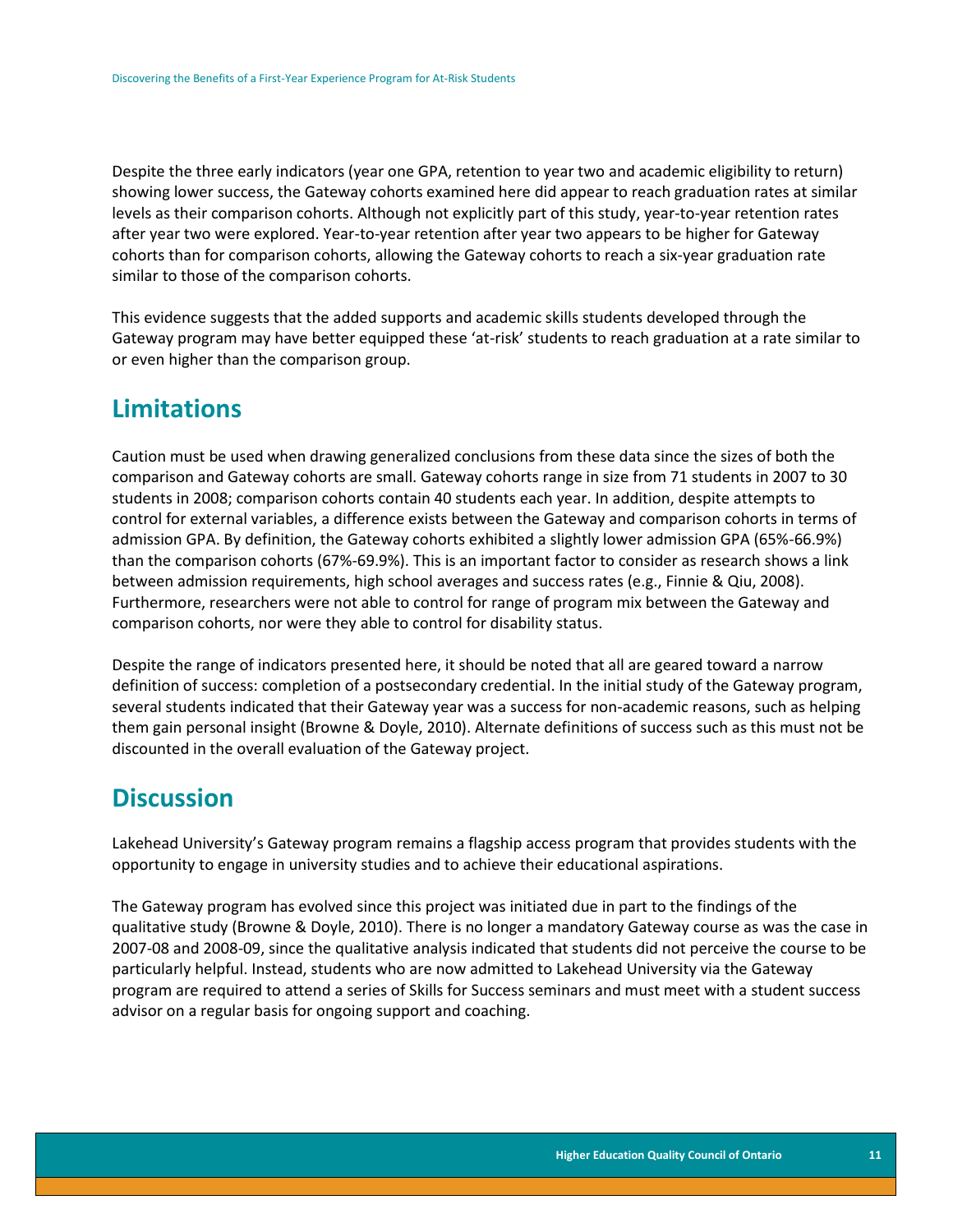As a result of positive feedback on the benefits of the support services and advising, the Gateway program has been expanded to include all students with entering averages below 70%, not just those with entering averages of 65%-66.9% as was the case with the three cohorts studied here. This expansion of intentional advising and supports ensures that these students who are 'at-risk' or on the cusp of becoming so forge connections with advisors early on in their academic career and can benefit from early intervention supports.

Lakehead continues to evaluate the Gateway program on an ongoing basis. Some questions that warrant further exploration include:

- 1. In the qualitative part of the study, students indicated that one-on-one advising was the most effective aspect of the Gateway program. Are similar advising supports indicated for year two and beyond?
- 2. Should additional support be mandated for all Gateway students beyond year one? What balance should be struck between the provision of ongoing supports and services and focusing on developing resilience and 'grit' in students so they become independent learners?

With answers to these and other questions, the Gateway program can continue to evolve to assist students in realizing their potential.

## <span id="page-12-0"></span>**Conclusion**

Lakehead University's Gateway program provides an exciting opportunity for students who would not otherwise be eligible for admission to university to embark on the pursuit of a university education. While students admitted to Lakehead University's Gateway program did not achieve the same early rates of success as students in the comparison cohorts, those who persisted in their studies appear to achieve graduation at similar rates.

While attempting to define and measure 'success' for such an access program is challenging, when one looks holistically at both the quantitative and qualitative data, the Gateway program can and has been considered to be a success. Success is measured in terms of both a student's academic achievements and in their personal growth and development.

The 'at risk' students enrolled in the Gateway Program often faced complex challenges and pressures of both an academic and personal nature. The Gateway program seeks to support students in overcoming these challenges. For the 67 students from the three cohorts who have thus far graduated with their bachelor's degree, the Gateway program was instrumental in contributing to their success. In the end, for each student who achieves a moment of personal discovery, comes to realize their true potential or eventually crosses the convocation stage to receive their degree, their journey through Gateway may be deemed a success.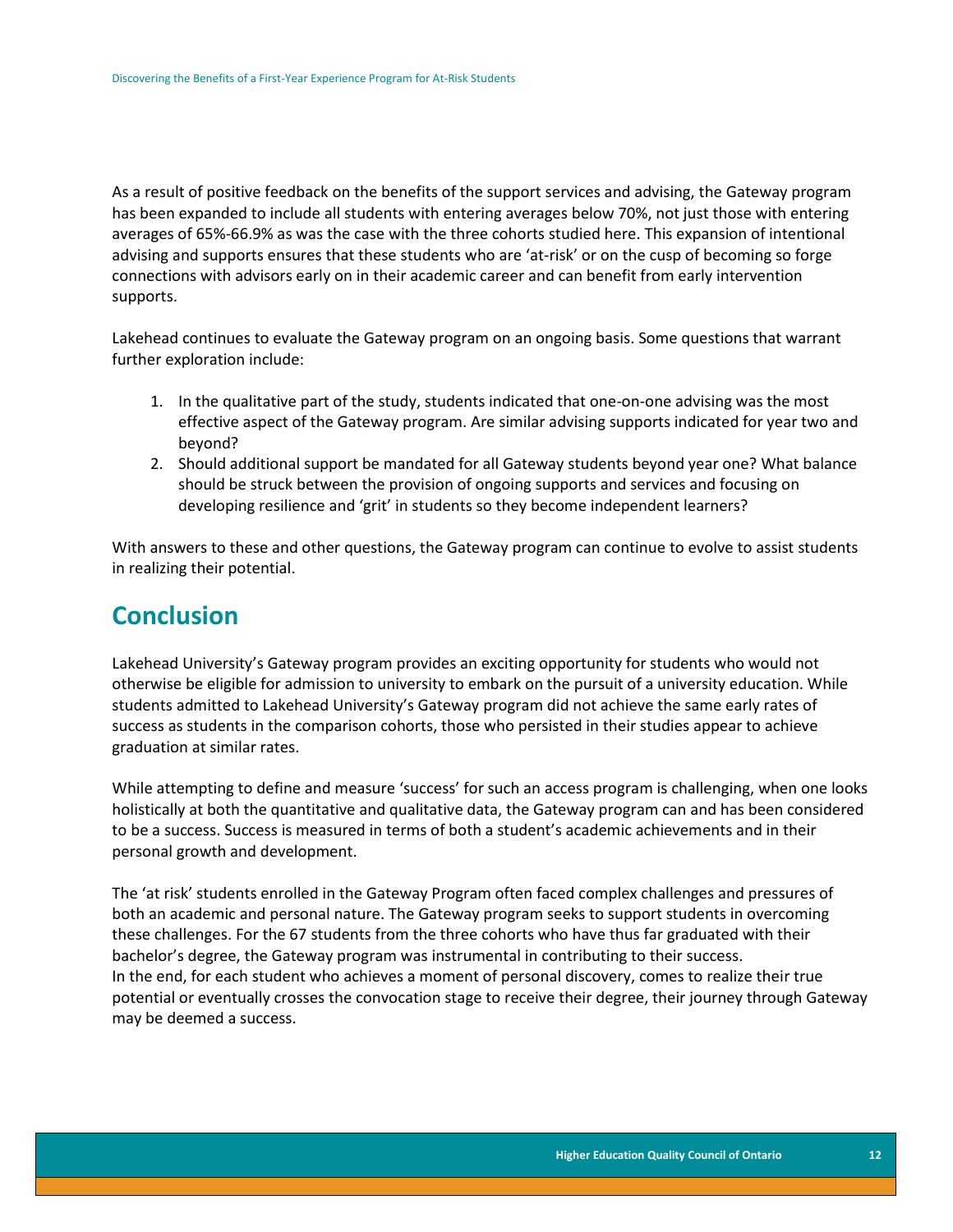## <span id="page-13-0"></span>**References**

- Browne, S., & Doyle, H. (2010). *Discovering the Benefits of a First-Year Experience Program for Underrepresented Students: A preliminary assessment of Lakehead University's Gateway program*. Toronto: Higher Education Quality Council of Ontario.
- Chen, X. (2005). *First-Generation Students in Postsecondary Education: A Look at their College Transcripts*. Washington, DC: National Center for Education Statistics.
- Engle, J., & Tinto, V. (2008). *Moving beyond access: College success for low-income, first generation students*. Retrieved from http://www.pellinstitute.org
- Finnie, R., & Qui, H. T. (2008). 'Is the Glass (or Classroom) Half-Empty or Nearly Full? New Evidence on Persistence in Post-Secondary Education in Canada'. In R. Finnie, R. E. Mueller, A. Sweetman & A. Usher (eds.), *Who goes? Who stays? What matters? Accessing and Persisting in Post-Secondary Education in Canada* (pp. 179-207). Montreal & Kingston: Queen's University Press.
- Grayson, P., & Grayson, K. (2003). *Research on Retention and Attrition*. Montreal: Canada Millennium Scholarship Foundation.
- Ministry of Training Colleges and Universities (2015). Graduation, Job and Canada-Ontario Integrated Student Loan (COISL) default rates. Retrieved from http://www.tcu.gov.on.ca/pepg/programs/osaprates/
- Tinto, V. (1993). *Leaving College: Rethinking the causes and cures of student attrition.* Second ed. Chicago, IL: University of Chicago Press.